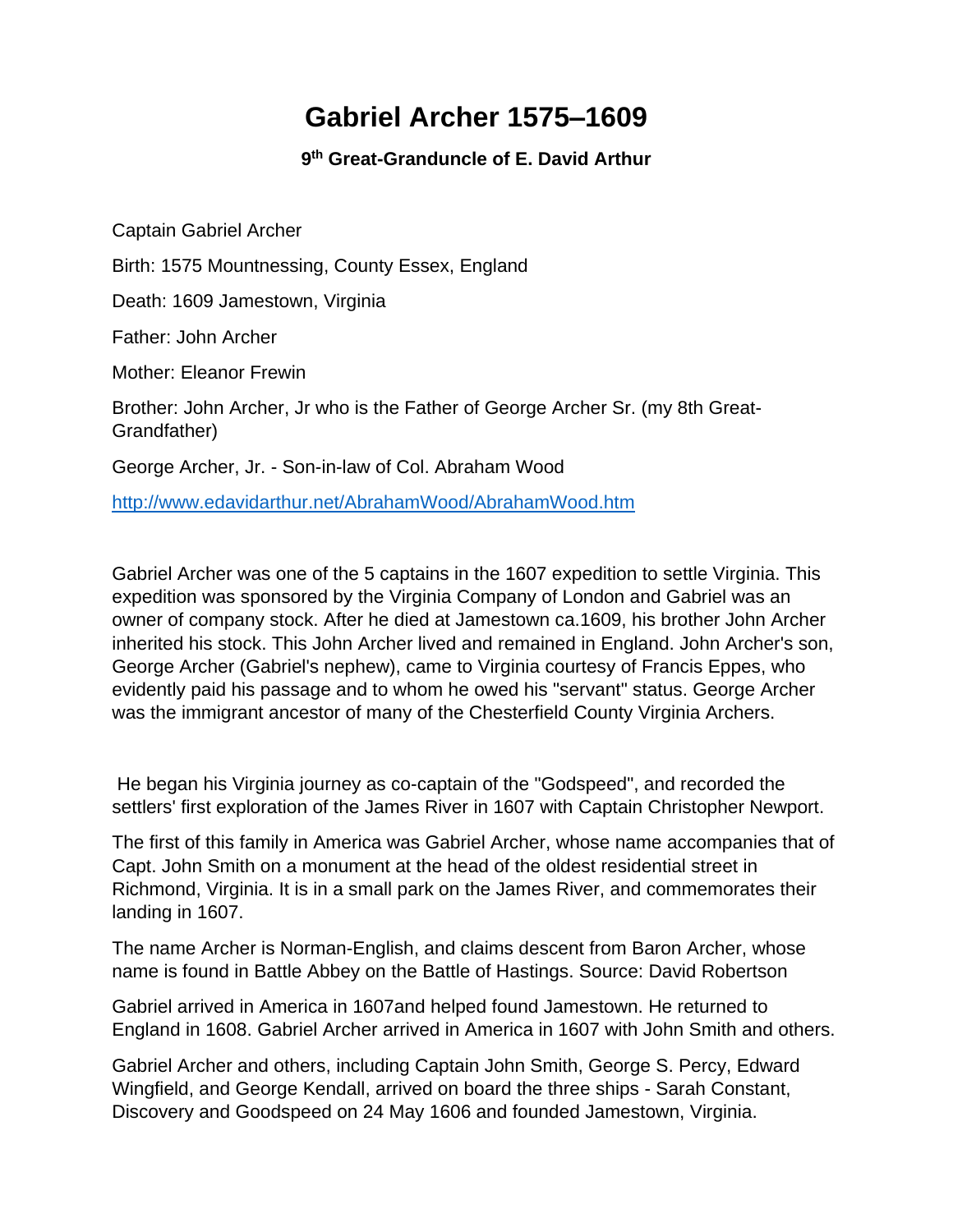He was among the first to be wounded by Indians while still aboard the ship before disembarking.

"Archer's Hope" (now called College Creek), a small cove and creek just south of Jamestown is named for him, as he hoped this would be the hospitable place for settlement. It proved undesirable because the water was too shallow for ships. (The Williamsburg Winery, with the Gabriel Archer Tavern, is presently located on this site.)

Gabriel entered Gray's Inn as a student of law March 15, 1593.

He matriculated at Oxford University.

In 1602 he went with Bartholomew/Barnard Gosnold to New England and wrote an interesting account of the discovery and naming of Cape Cod and Martha's Vineyard.

He was among the first to put foot on land at Cape Henry, Virginia on April 26, 1607.

He was appointed Recorder of the Jamestown Colony. He traveled with Newport from Jamestown on a voyage of discovery up the James River.

Gabriel Archer maintained a high ranking in the company of gentlemen that first came to settle in Virginia. Born in Essex c.1575, he attended Cambridge and is considered to be Virginia's first lawyer (according to Edward W. Haile).

Archer went home to England in 1608, returning to Virginia in 1609, to take his place as Secretary to the Council. Most of what is known about Gabriel Archer comes from the accounts of the various gentlemen who traveled with him from England to the New World. These place him in positions of plotting and scheming with Captains Martin, Ratcliff and others to remove Captain Smith. Accounts of Archer ended during the "starving time" of 1609-1610, when it is assumed he perished with the other settlers. (Only 60 of approximately 500 survived.)

### Archer's Hope

"The twelfth day (May), we went back to our ships and discovered a point of land called 'Archer's Hope,' which was sufficient with a little labor to defend ourselves against any enemy; the soil was good and fruitful with excellent good timber; there are also great store of vines in bigness of a man's thigh, running up to the tops of the trees in great abundance; we also did see many squirrels, conies, blackbirds with crimson wings, and divers other fowls and birds of divers and sundry colors of crimson, watchet (sky blue), yellow, green, murrey (purple red), and of divers other hues naturally without any art using; we found store of turkey nests and many eggs. If it had not been disliked because the ship could not ride near the shore, we had settled there to all the colony's contentment." (Taken from the written discourse of Master George Percy, 1606/1607)

In 1607, the Susan Constant, Discovery, and Godspeed reached the shores of Virginia. After exploring several sites along the mouth of the Chesapeake Bay, the colonists, fearing pirates and Spanish competition, decided to explore further inland. Captain Gabriel Archer proposed they settle on Archer's Hope where the winery now stands.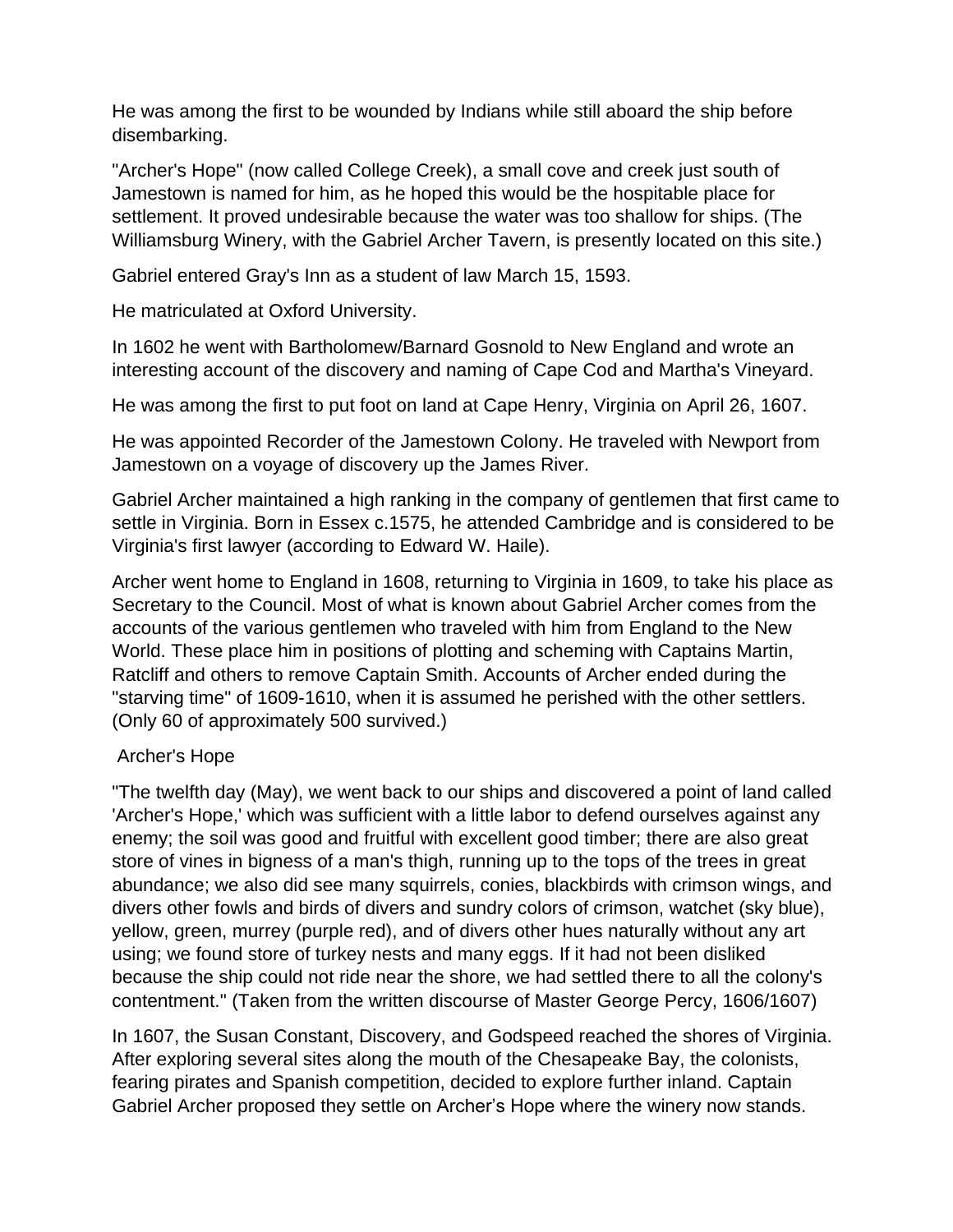Jamestown, because of its deeper off-shore waters allowing close mooring for the ships, was chosen instead. It is not clear whether Archer's Hope refers to the Captain's wish for placement of the settlement or to an old English meaning of the word hope, "a small protected cove or inlet." Archer's Hope is mentioned twelve years later in the first land grant to the "Ancient Planters," as the nineteenth land grant of 100 acres acquired by John Johnson for an annual lease of two shillings. Later, the property was mapped in 1781 by French Army cartographers disembarking on the shores of the James River to join the armies of Rochambeau, Lafayette, and George Washington. Source: The Williamsburg Winery website



Gabriel Archer – third grave from the left.

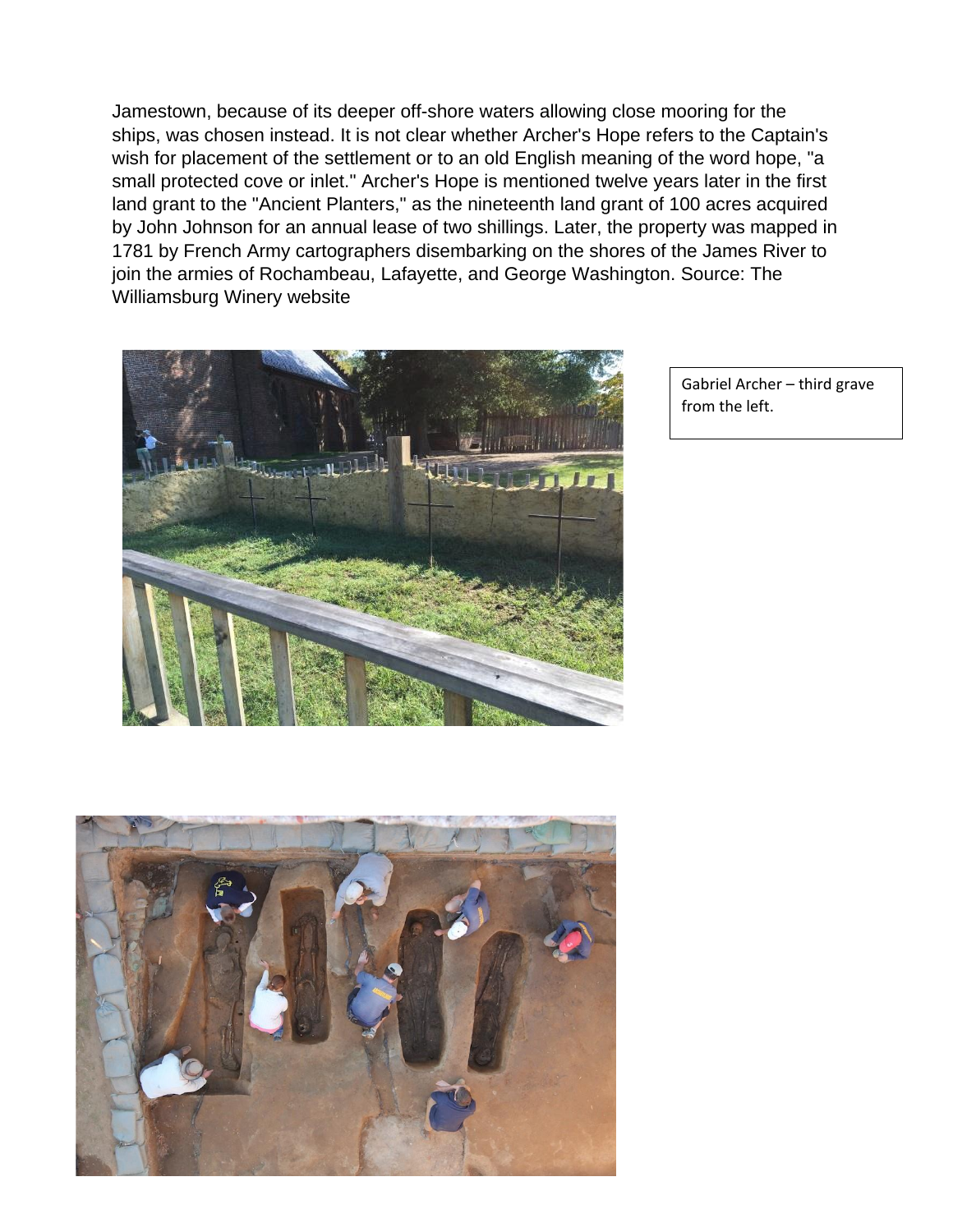2013 Jamestown excavation unearths four bodies — and a mystery in a small box

JAMESTOWN, Va. — When his friends buried Capt. Gabriel Archer here about 1609, they dug his grave inside a church, lowered his coffin into the ground and placed a sealed silver box on the lid.

This English outpost was then a desperate place. The "starving time," they called it. Scores had died of hunger and disease. Survivors were walking skeletons, besieged by Indians, and reduced to eating snakes, dogs and one another.

The tiny, hexagonal box, etched with the letter "M," contained seven bone fragments and a small lead vial, and it probably was an object of veneration, cherished as disaster closed in on the colony.

On Tuesday, more than 400 years after the mysterious box was buried, Jamestown Rediscovery and the Smithsonian Institution announced that archaeologists have found it, as well as the graves of Archer and three other VIPs.

"It's the most remarkable archaeology discovery of recent years," said James Horn, president of Jamestown Rediscovery, which made the find. "It's a huge deal."

The discovery, announced during a morning news conference at the Smithsonian's National Museum of Natural History, deepens the portrait of the first permanent English settlement in North America, established here in 1607.

It also raises intriguing questions about Jamestown's first residents.

Where did the silver box come from? Are the bones inside it human, as they seem? If so, whose are they? And why was the box placed in Archer's grave?

Horn said in an interview before the announcement that the box is a reliquary, a container for holy relics, such as the bones of a saint. "It's a sacred object of great significance," he said.

Such containers have a long tradition in the Catholic Church and predate the Protestant Reformation. So the appearance of one in post-Reformation Jamestown is mystifying.

Did it belonged to Archer, whose Catholic parents had been "outlawed" for their faith in England? Or to the fledgling Anglican Church, as a holdover from Catholicism?

"More research, more work" is required, Horn said. "Frankly, we need more help with interpreting this."

Putting pieces together

On a chilly November day in 2013, archaeologist Jamie May reached into the dirt of grave "C," in what had been the chancel of the church, built inside the walls of James Fort in 1608.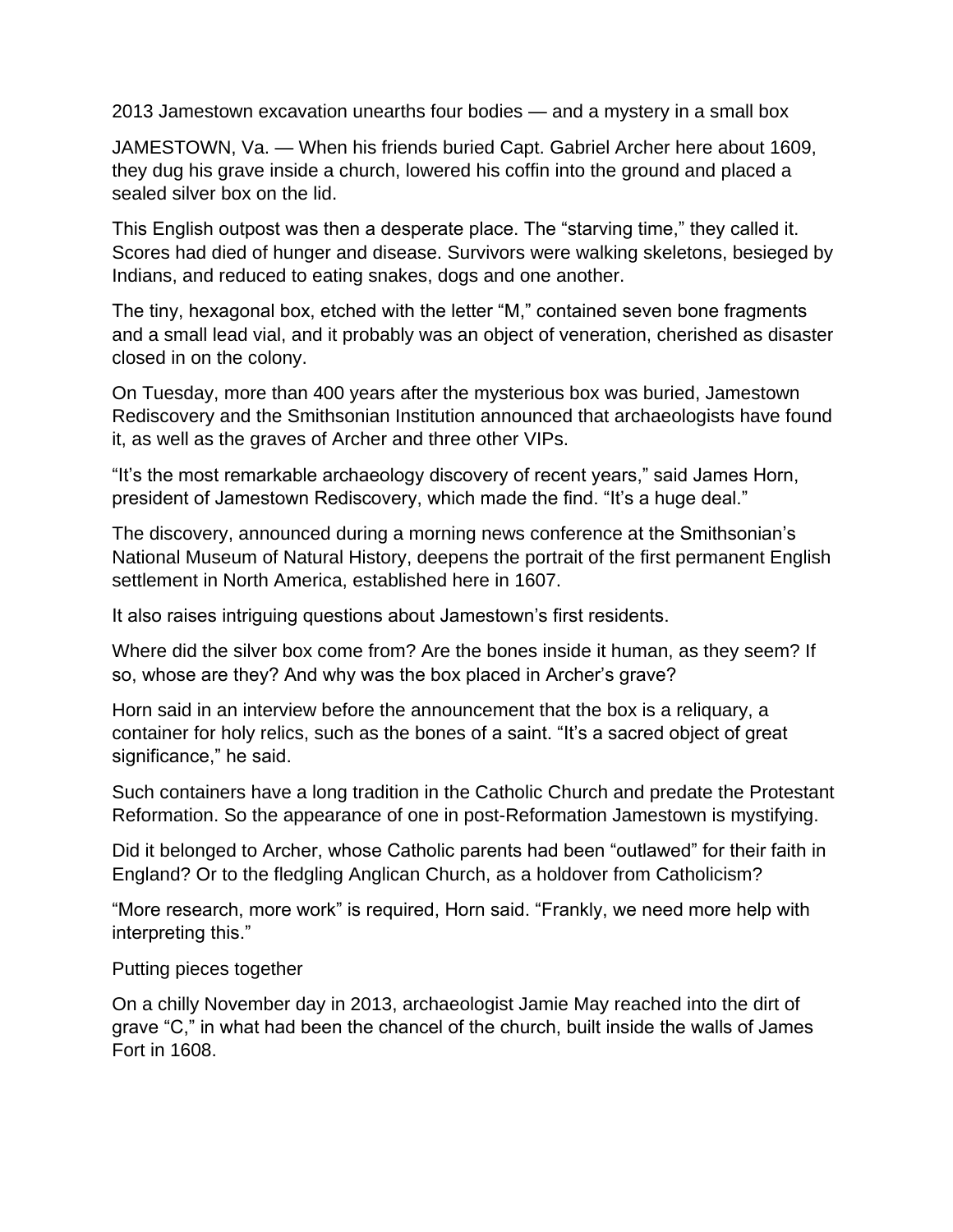With the thumb and forefinger of her left hand she gripped the little box, and with the other hand gently worked it free with a small wooden tool. As she lifted it out, Director of Archaeology William M. Kelso asked, "Does it feel hollow?"

"Yeah," she said. "And it feels like there's something in it."

It had been three years since the Jamestown archaeologists had come across the huge post holes that outlined the -long-vanished church, with the side-by-side graves inside. (The church, itself a historic find, was legendary as the place where the Indian princess Pocahontas married Englishman John Rolfe.)

Now, after months of research and preparation, the Jamestown team, along with anthropologists from the Smithsonian, were excavating the burial sites.

Grave "A" contained the skeleton of the Rev. Robert Hunt, who was about 39 and was the first Anglican minister in the country, experts concluded from records and studies of the remains.

A devout peacemaker from Hampshire, in southern England, he had brought his library with him when he came over in 1607 with the first colonists.

He may have left England, in part, because he suspected his wife was having an affair, according to records reviewed for the Smithsonian by Ancestry.com.

But his books were destroyed in a fire that gutted the compound in 1608, and he died the same year.

Grave "B" held the skeleton of Sir Ferdinando Wainman, who was about 34, "an honest and valiant gentleman," wrote a friend. He died in 1610 and was buried in a fancy wooden coffin.

Although the coffin had disintegrated, its unusual shape, which included a "head box," was determined by plotting the outline of the nails that survived.

The "anthropoid" coffin, which slightly resembles those of ancient Egypt, is "one of the few ever found in English America," Horn said.

Wainman's bones contained high levels of lead, indicating that he probably dined using pewter plates and goblets, a sign of high status, Horn said.

Grave "C" contained the remains of Archer, who was about 34.

He stood only 5-foot-5 and was among the leading men who arrived in 1607. He was a lawyer and scribe, and his hands had been wounded in a skirmish with Indians.

Archer had terrible teeth, with 14 cavities and two abscesses, said Douglas Owsley, the lead Smithsonian anthropologist, who studied the remains in the field and at the Natural History museum.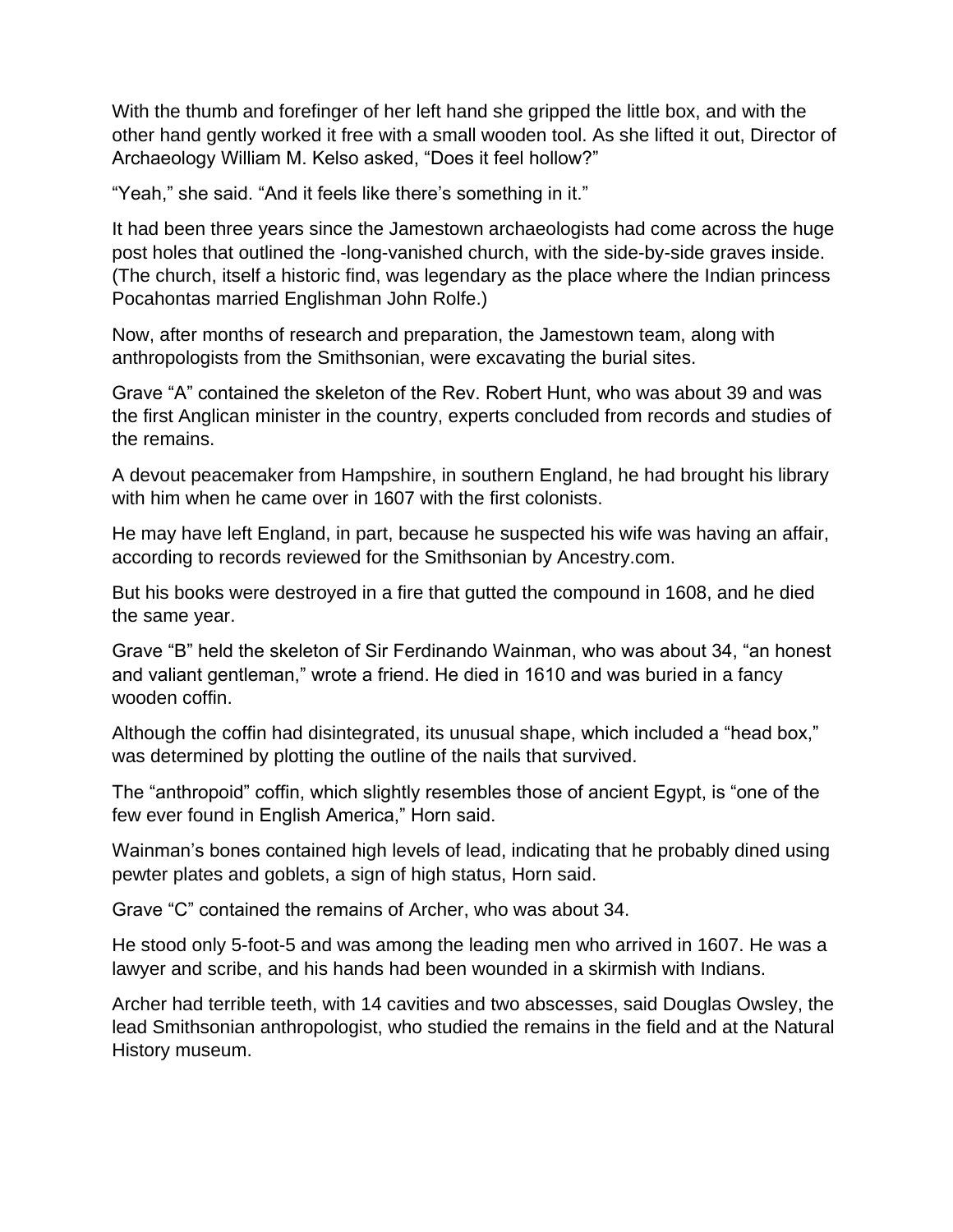Archer was buried in a coffin of white oak, and the silver box was found on top, near his lower left leg.

Grave "D" bore the remains of Capt. William West, who was about 24 and had been killed fighting Indians in 1610 near where Richmond is today. He also was buried in an anthropoid coffin, made by the same carpenter who made Wainman's, Owsley said.

Remnants of a military sash, fringed with silver thread and tiny metal baubles, were found with his bones.

Owsley said in an interview this month that he does not know how the men died, but that "they died fast."

The graves — inside the chancel, or altar area, of the timber and mud church indicated that the occupants were esteemed members of the community.

"It would have been only the prominent who were buried there," Horn said in an interview this month.

"What we're learning about are four of the first founders of English America," he said. "There's no other way to put it."

'We are starved'

In the spring of 1610, three years after the first settlement, two English ships loaded with settlers made their way to Jamestown, filled with anticipation.

What they found was horrifying.

The fort's palisade had been torn down and the church was crumbling, according to Horn's history of Jamestown.

It "looked rather as the ruins of some ancient [fortification] than that any people living might . . . now inhabit it," wrote Sir Thomas Gates, one of the newcomers.

Of the 300 or so colonists who had been there the previous fall, only about 60 emaciated survivors remained. They were "lamentable to behowlde," Gates wrote, "cryeinge owtt, 'we are starved. We are starved.' "

It was during the previous six months, which had been the worst, that Archer probably died.

"Having fed upon horses and other beasts as long as they lasted, we were glad to make shift with vermin, as [well as] dogs, cats, rats and mice," George Percy, a Jamestown leader, wrote of that period.

"Famine beginning to look ghastly and pale in every face . . . nothing was spared to maintain life and [settlers did] those things which seem incredible," he wrote later.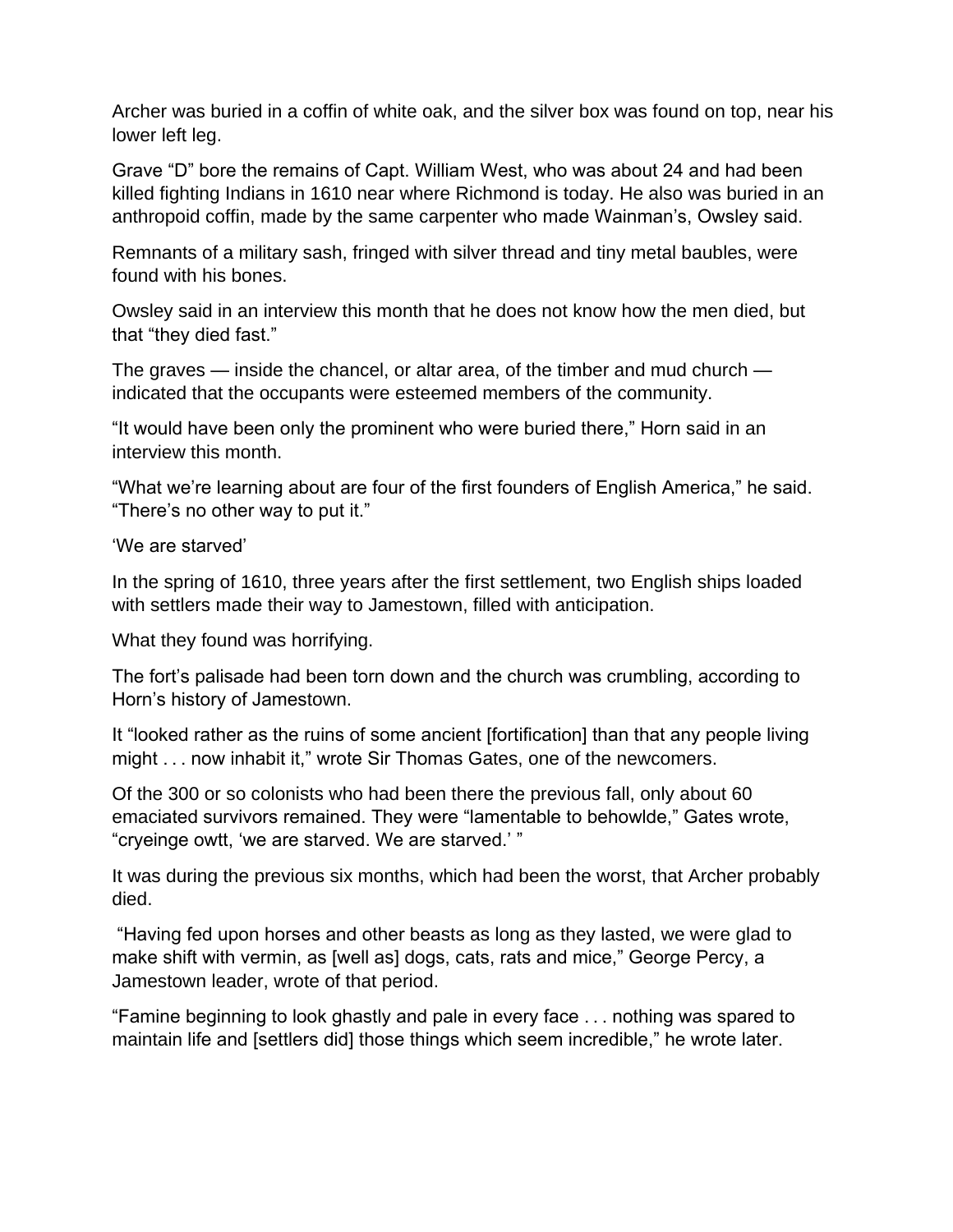One of those things was cannibalism. In 2012, Jamestown archaeologists found the skull of a girl that bore cut marks, as though it had been carved. Smithsonian anthropologists later determined that she was about 14.

Other people dug up corpses for food, Percy wrote, or went mad and ran off into the woods to be killed by Indians.

There was "a lecture of misery in our people's faces," Percy wrote.

Mystery in a small box

On Jan. 22, in the Natural History museum's electron microscopy lab, Scott Whittaker focused his powerful microscope on the silver box, the size of a salt shaker, illuminated under the lens.

As Owsley and a delegation from Jamestown watched, Whittaker zoomed in on the letter etched on the lid.

Was it an M or a W? For about three hours, Whittaker and the others studied the letter, and the construction of the box.

They were able to figure out the sequence in which the lines were cut, deduced that the carver was probably right-handed, and finally determined that the letter was an M.

But what did it mean? Archer's mother's name was Mary. He came from a town called Mountnessing, outside London. "We don't know what the link is," Owsley said.

It was one of many questions presented by the 400-year-old box and its contents.

Studies and scans showed that the box was made of non-English silver, and originated in continental Europe many decades before it reached Jamestown.

Horn said he believed it was a sacred, public reliquary, as opposed to a private item, because it contained so many pieces of bone.

"A private reliquary would be like a locket, or a small crucifix, with a tiny fragment of bone," he said. This probably was for public display and devotion.

Reliquaries usually are associated with Catholics, he said, adding, "What's that mean for Gabriel Archer?"

Archer was not known to be Catholic. But his parents in England had been "recusants," Catholics who refused to attend the Protestant Anglican Church, as required by law after the Reformation.

Horn wondered: Was Archer a leader of a secret Catholic cell? In 1607, George Kendall, a member of the settlement's governing council, was executed as a Catholic spy, according to Jamestown Rediscovery, and Horn said Tuesday, "I'm beginning to lean more to the Catholic conspiracy."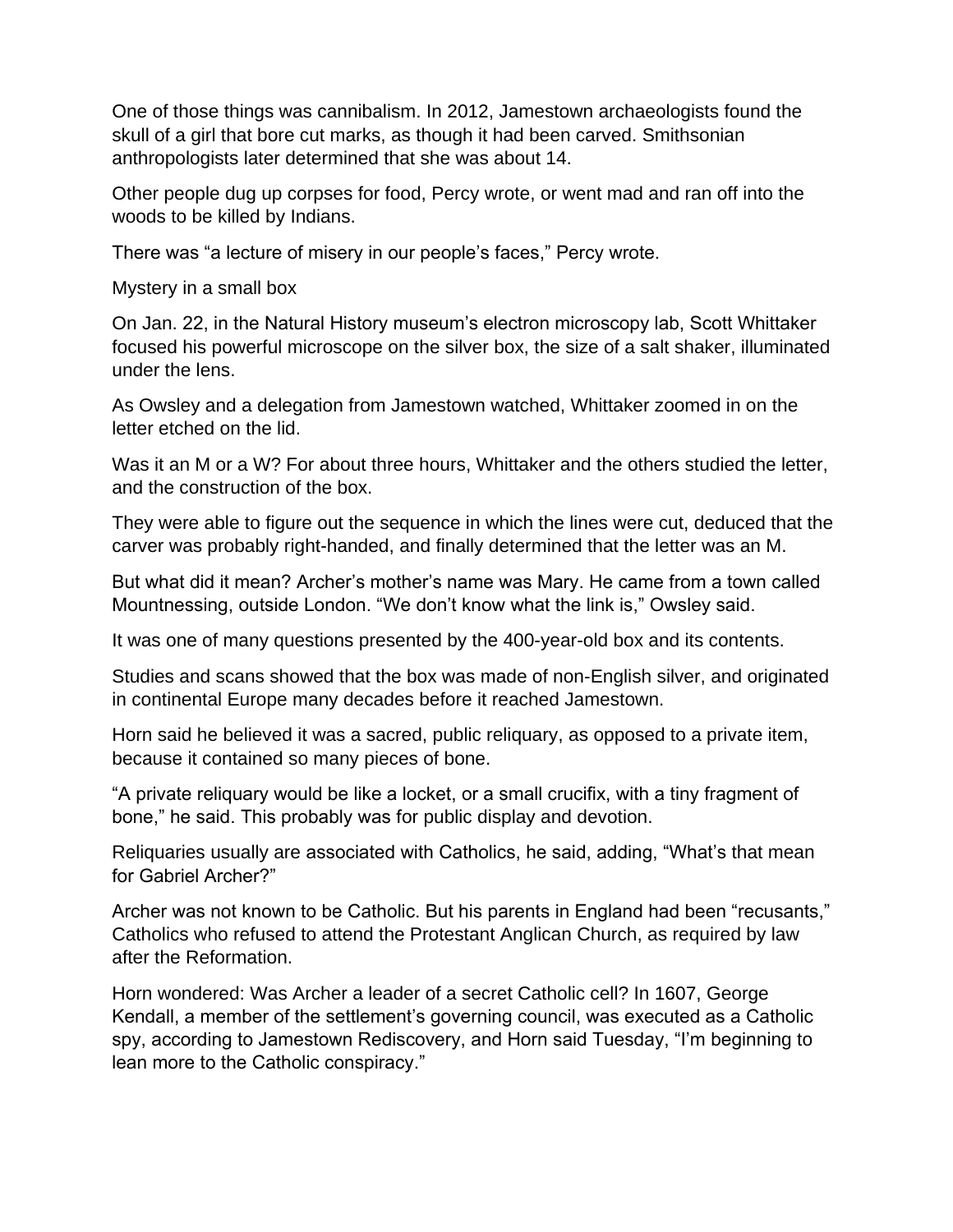But another theory is that the reliquary belonged to Jamestown's fledgling Anglican Church. Even though reliquaries were "relics of the old religion," Horn said, some were retained for use in the early English Protestant Church.

If that's the case, the reliquary was the "heart and soul" of the English church in the new world. And its burial with Archer could be a last desperate act to save it from desecration by Indians, with whom the settlers had been at war, he said.

Experts have viewed the contents via X-rays and high-tech scans. The box has not been opened.

The bones, about the length of a toothpick, appear to be human, said Kari Bruwelheide, a forensic anthropologist at the Smithsonian.

"It's very difficult to say with 100 percent confidence if something is human or not, if you don't have the real object in your hand," she said.

But Jamestown has plastic models of the bones, made via 3-D "printing," and they appear to be consistent with human bones, possibly limb bones, Bruwelheide said.

The box also contained a tiny lead vial, or ampulla, that had been twisted open and was in two pieces. Such vials were sacred souvenirs among ancient pilgrims, and they might have contained oil, water or blood, said Jamestown curator Merry A. Outlaw.

It's not clear when or why it was opened, or when or why it was sealed inside the reliquary.

Kelso, the head archaeologist, said that for now the bones will be kept in a vault at the Jamestown complex, where they can be available for future study.

He said in an e-mail that there are plans to build a memorial garden and mausoleum to hold all the remains recovered at Jamestown over the years.

The reliquary will go on periodic display, he said.

There are no plans to open it.

"It would likely damage the box," he said. "And while I am far from a staunchly religious person . . . it seems to me that keeping it closed is somehow the right, respectful thing to do."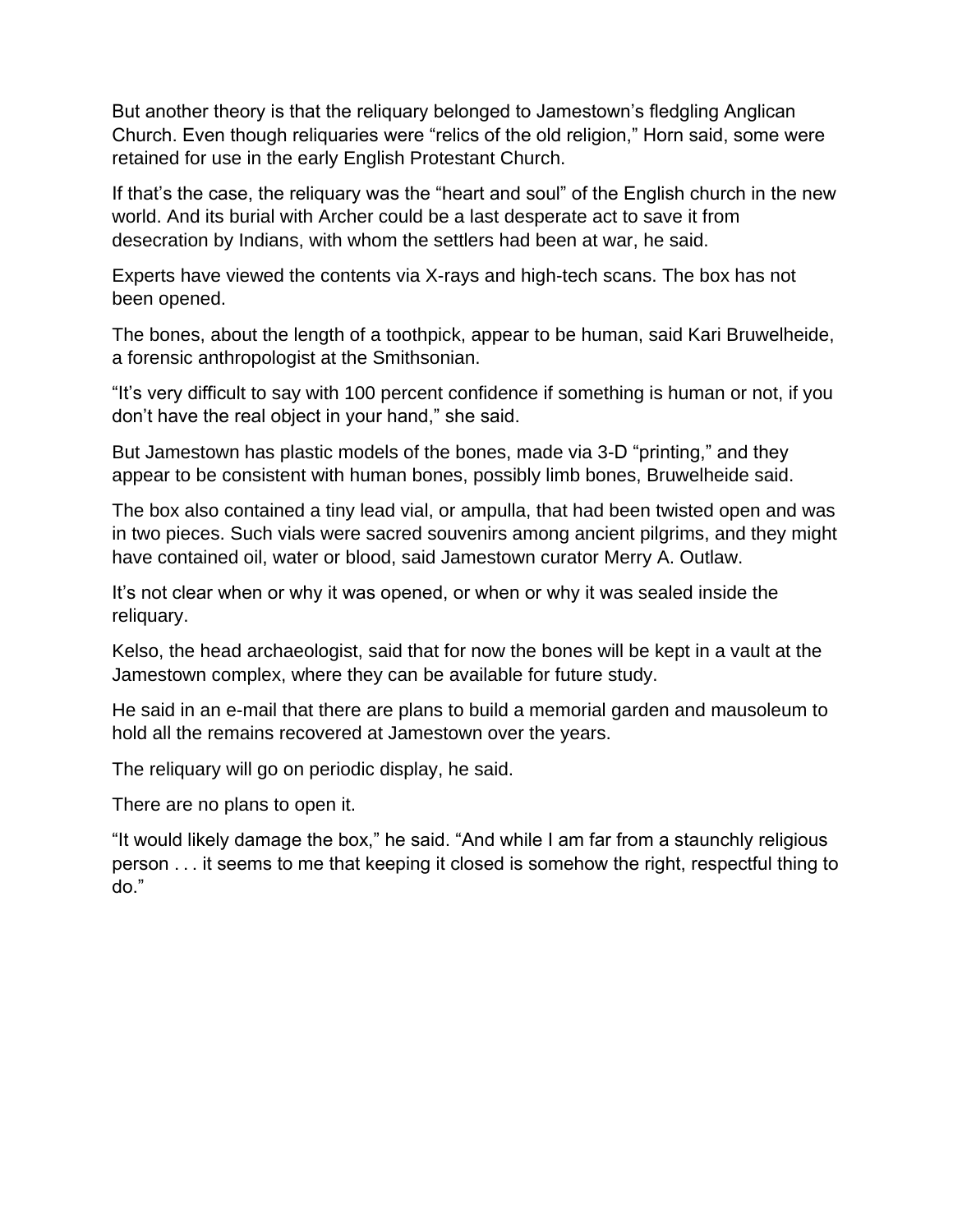## Captain Gabriel Archer Plaque At Historical Jamestowne

# SIR FERDINANDO WAINMAN  $1576 - 1610$ KNIGHT, OFFICER

nature and calling: he was laid to rest withou

KNIGHT, OFFICER<br>"An honest and valiant gentleman," he arrived in June 1610 with his first cousin, Lord Governor<br>and Captain General of Virginia, Sir Thomas West, Lord De La Warr. Wainman, a high-ranking<br>officer appointed "

# **CAPTAIN GABRIEL ARCHER**

### $1575 - 1609/10$

#### **COUNCIL MEMBER**

From his arrival with the first expedition, he was one of the most active leaders at Jamestown, and a critic and rival of Captain John Smith. Archer was a member of the earliest expeditions up<br>the James River and recorded encounters with Virginia Indians and their leaders. He was buried the James Kiver and recorded encounters with Virginia moians and their readers. The was burn<br>with part of a captain's leading staff, designating his authority and rank. Most significantly, a<br>precious silver reliquary conta

### **CAPTAIN WILLIAM WEST**  $1585 - 1610$

#### **OFFICER**

West, a "kinsman of Lord De La Warr," died after a skirmish with Powhatan Indians. Like his West, a "kinsman of Lord De La Warr," died after a skirmish with Powhatan Indians. Like his relative, Sir Ferdinando Wainman, he had elevated lead levels in his bones, and was buried in a human-shaped coffin. West's high r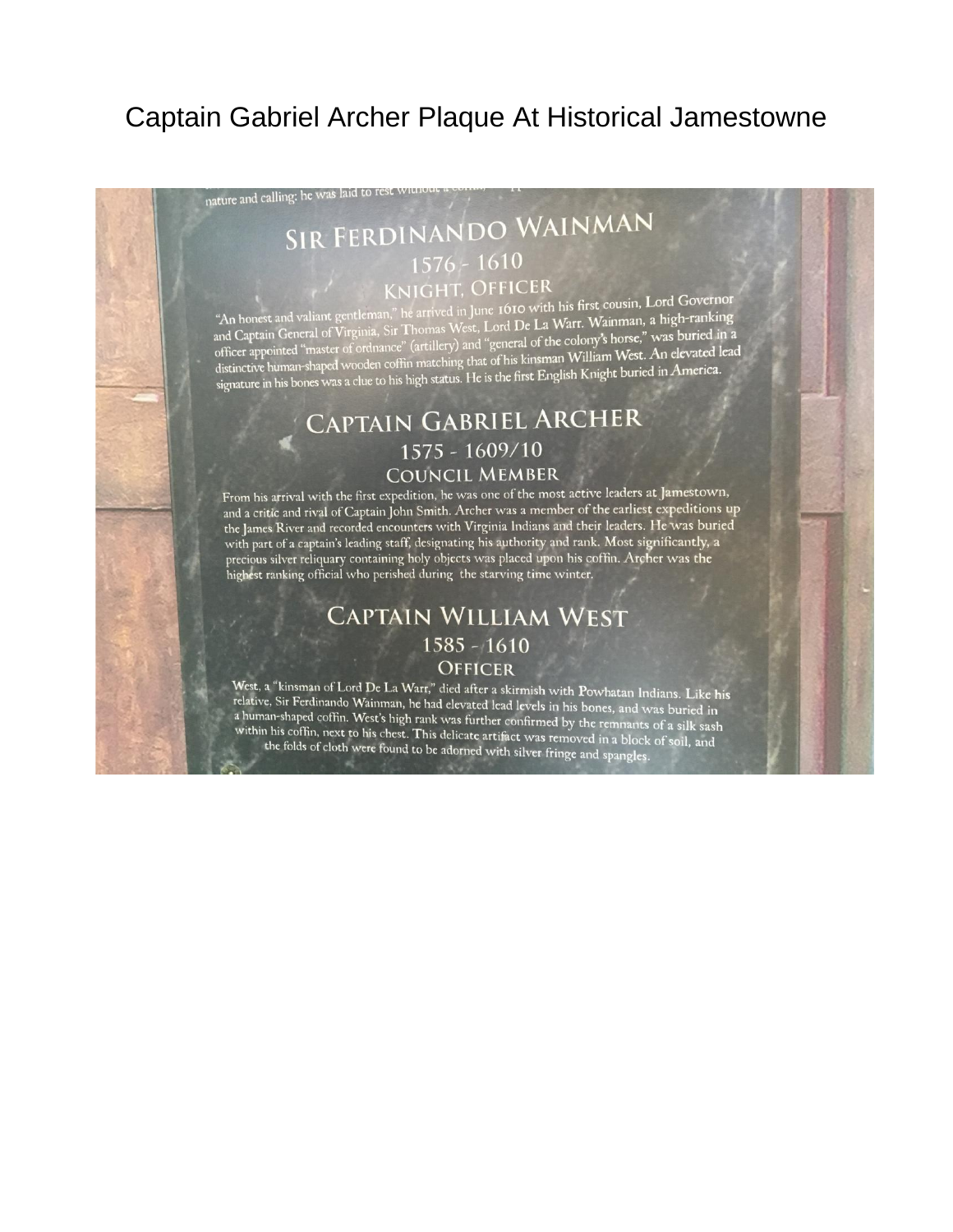## **Christopher Newport's exploration of the James River**

When the English colonists were first exploring Virginia, they quickly explored up the rivers as far as their ships could float. In 1607, Christopher Newport sailed up the James River to the location of what is now Richmond, before returning to England and reporting on his success at delivering 104 colonists to a new settlement called Jamestown. Gabriel Archer accompanied Newport and is believed to have taken notes for Newport's report along the trip to the James River Fall line, which described the Indian peoples they encountered and the promise of the land.

Newport discovered rapids that blocked further travel. The river which the colonists named after James I dropped over 100 feet in elevation, exposing granite bedrock and boulders which kept Newport from sailing further west.

It was Newport's experience as well as his reputation which led to his hiring in 1606 by the Virginia Company of London. The company had been granted a proprietorship to establish a settlement in the Virginia Colony by King James I. Newport took charge of the ship Susan Constant, and on the 1606–1607 voyage, she carried 71 colonists, all male, one of whom was John Smith. As soon as land was in sight, sealed orders from the Virginia Company were opened which named Newport as a member of the governing Council of the Colony. On 29 April, Newport erected a cross at the mouth of the bay, at a place they named Cape Henry, to claim the land for the Crown. In the following days, the ships ventured inland upstream along the James River seeking a suitable location for their settlement as defined in their orders. Newport (accompanied by Smith) then explored the Powhatan Flu (River) up to Richmond (the Powhatan Flu would soon be called the James River).

There is a monument near the Fall Line to mark the spot near where Christopher Newport and John Smith landed on May 24, 1607. They set up a wooden cross on one of the small islands in the James River and inscribed it with the words Jacobus Rex, 1607 ("King James, 1607"). The actual cross has long since rotted away, so a bronze cross was used for this memorial, and it stands on top of a pyramid of James River granite. The monument has actually been moved two times. When it was built in 1907 it was located in Gamble's Hill Park, overlooking the river below; then in 1983 it was moved to Shockoe Slip, closer to the river; finally in 2003 it was moved to its present location along the canal walk, even closer to the landing spot of Christopher Newport.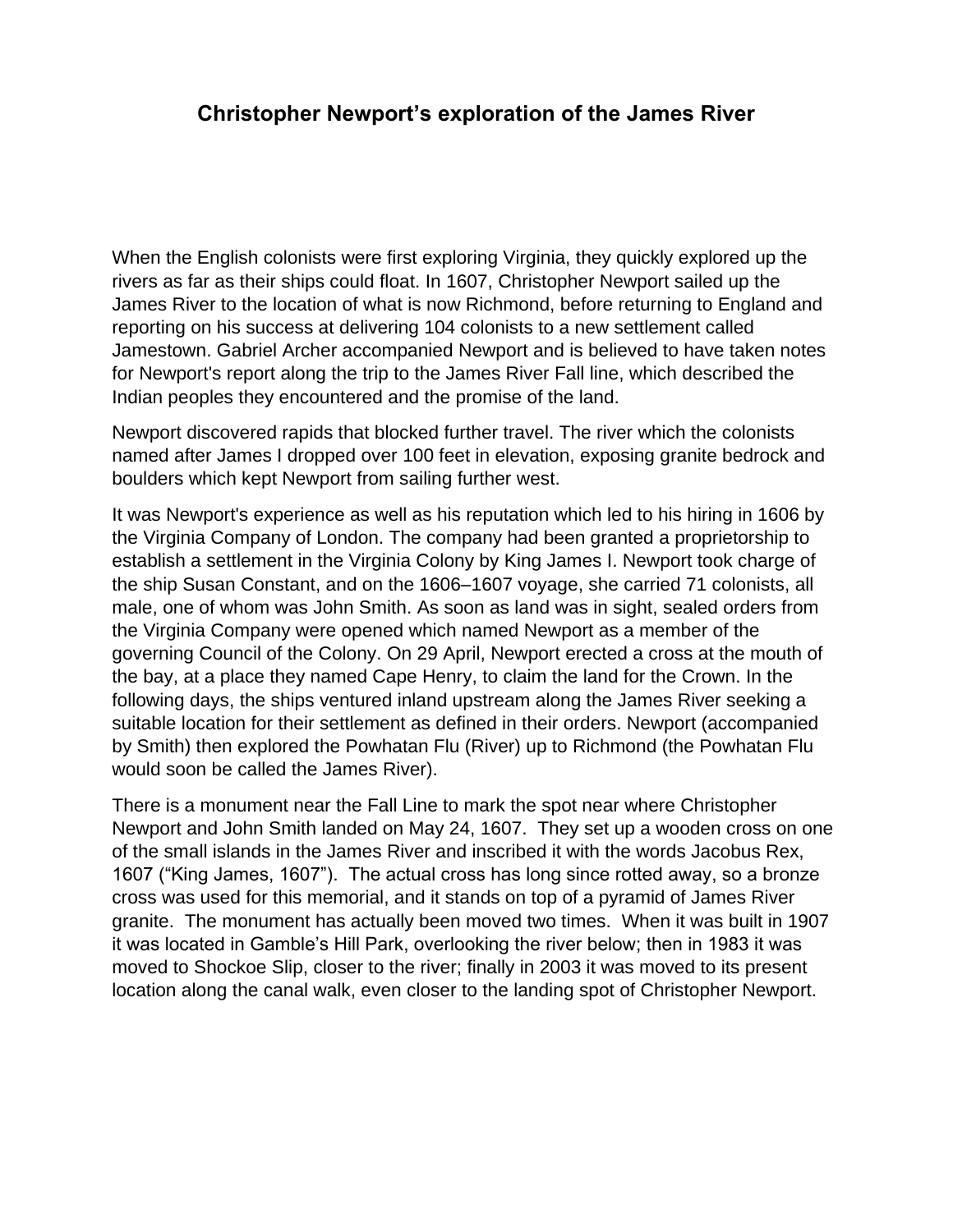### Christopher Newport Monument

<https://www.hmdb.org/m.asp?m=23818>





Christopher Newport Monument Marker image. Photographed By Bernard Fisher, October 25, 2009

Christopher Newport Monument Marker

**Inscription.**

**Capt. Christopher Newport**

**John Smith**

**Gabriel Archer**

**Hon. George Percy**

With gentlemen, mariners, soldiers numbering twenty-one explored James River to the falls, and set up a cross

Whitsunday, May 24th 1607

This monument is presented to the City of Richmond by the Association for the Preservation of Virginia Antiquities

June 10th 1907